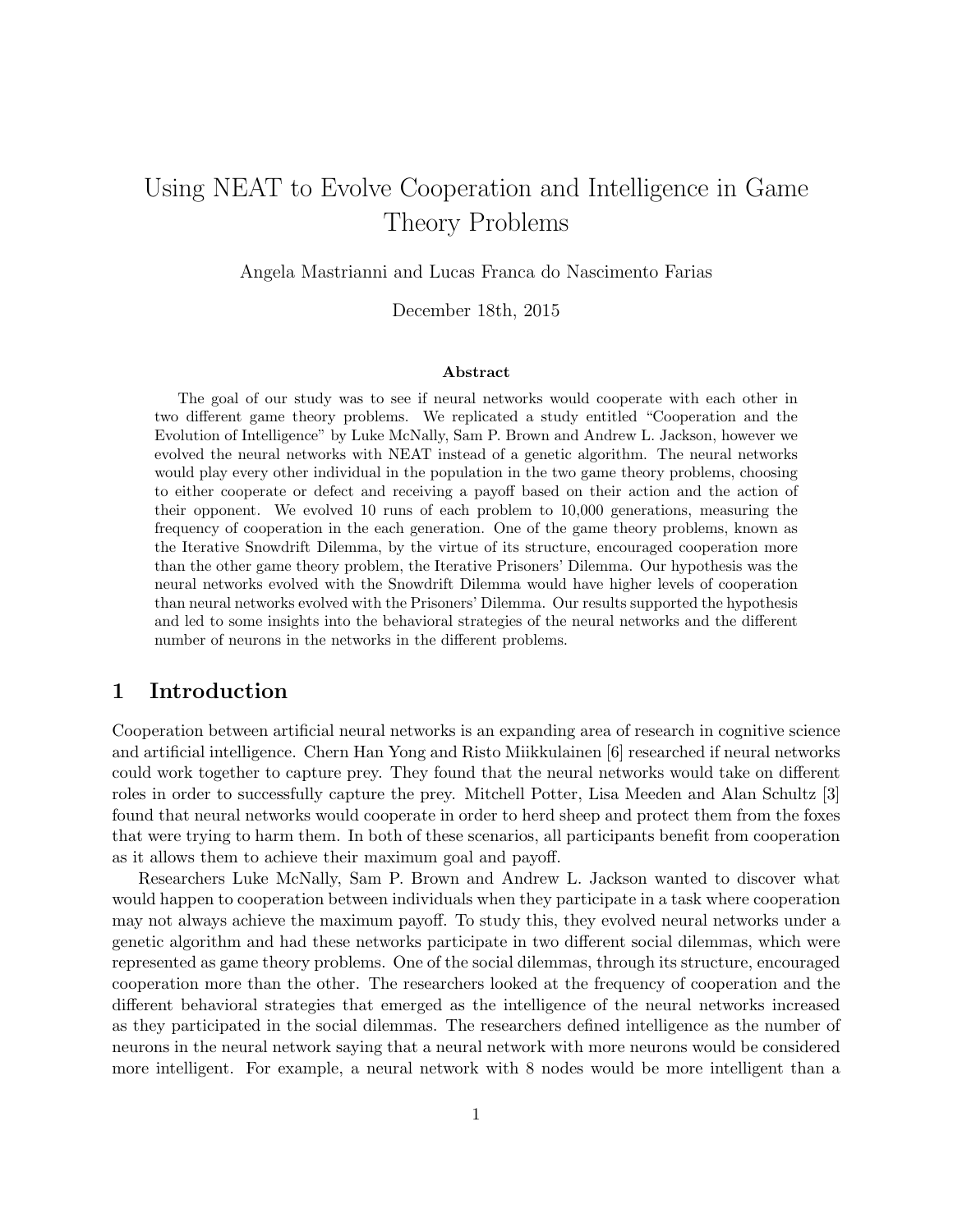neural network with 5 nodes. In the social dilemma that encouraged cooperation less, the Iterative Prisoners' Dilemma, they found that as intelligence increased, cooperation decreased as the neural networks entered in "arms races" with one another, trying to defeat the other individuals in the population. In the social dilemma that encouraged cooperation more, the Iterative Snowdrift Dilemma, cooperation slightly increased as intelligence increased [2]. The goal of our project is to replicate the results of this study using the NeuroEvolution of Augmenting Topologies (NEAT) to evolve the neural networks. Our hypothesis is that we will achieve similar results when evolving with NEAT– a lower level of cooperation in the Iterative Prisoners' Dilemma and a higher level of cooperation in the Iterative Snowdrift Dilemmaa.

#### 1.1 Game Theory Problems

There are two different game theory problems used in the study, the Iterative Prisoners' Dilemma (IPD) and the Iterative Snowdrift Dilemma (ISD). Both problems are two player games, where the players can choose to cooperate or defect. In the Iterative Prisoners' Dilemma, two individuals can choose to either remain silent (cooperate) or rat out the other individual for the crime (defect). In the Snowdrift dilemma, the individuals can either help to shovel out the snowbank (cooperate) or do nothing (defect). In both scenarios, the best case for a player is that they defect and their opponent cooperates, as this will result in the best payoff. The second best scenario is that they both cooperate. However, the worst case scenarios differ in the two games. In IPD, the worst case for a player occurs when they cooperate and their opponent defects. On the other hand, the worst case scenario in ISD is that both players defect. Due to these differences, ISD encourages cooperation slightly more than IPD since mutual defection is the worst case scenario for the players in ISD [2]. To make the differences in payoff clear, figures 1 and 2 show the payoff grids for IPD and ISD respectively.



Figure 1: The payoff grid for the Iterative Prisoners' Dilemma



Figure 2: The payoff grid for the Iterative Snowdrift Dilemma.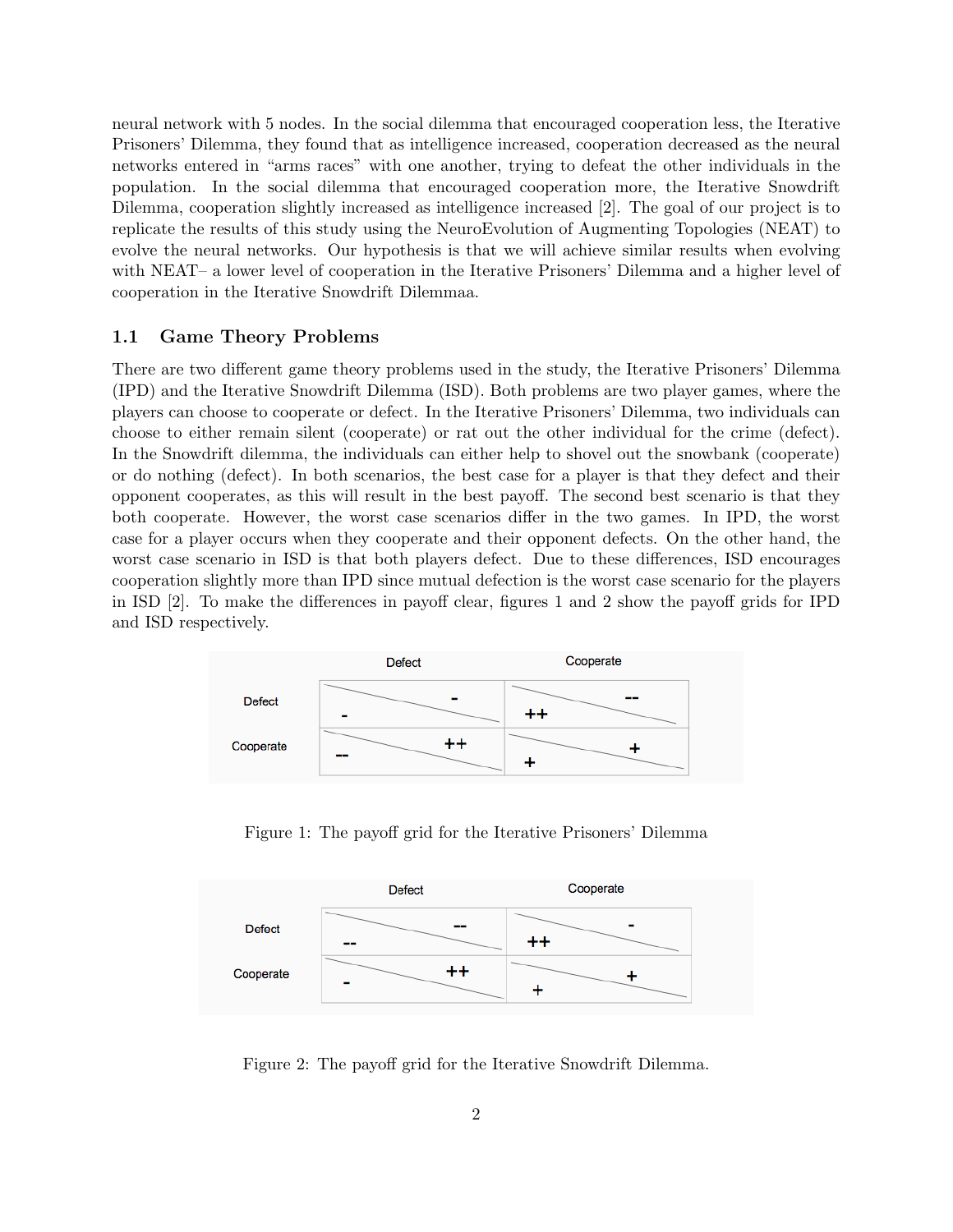#### 1.2 Behavioral Strategies

The researchers divided the behaviors of the neural networks in the social dilemmas into four different strategies– Always Defect, Always Cooperate, Tit-for-Tat and Pavlovian. In Always Defect, the neural networks always chooses to defect, no matter what their opponent has chosen to do in the previous round. Similarly, in Always Cooperate, the neural network always chooses to cooperate. In Tit-for-Tat, the network does the same move that its opponent made in the previous round. For example, if its opponent defected in the previous round, the Tit-for-Tat neural network would defect in the next round. In Pavlovian behavioral strategies, networks repeat an action if it achieves a score within a certain threshold. A Pavlovian neural network will respond to mutual defection or mutual cooperation with cooperation and to other combinations of moves with defection [2].

#### 1.3 Evolving Neural Networks with NEAT

Artificial neural networks have been used to represent neural networks in the human brain. According to Thomas Schultz, an artificial network is a "set of units and connection weights organized in a particular topology" [4, pg.15]. The neural networks have a layer of input node(s), a variable number of layers of hidden node(s) and a layer of output node(s). Input nodes take in information from the environment while output nodes return values back to the environment. Hidden nodes do not interact with the outside environment, only communicating with other hidden nodes and the input and output nodes. The connection weights between the nodes are not set but instead can change as the networks evolves [4].

One method of evolving neural networks is through the NeuroEvolution of Augment Topologies (NEAT). NEAT implements complexification, allowing the genome to start simply and complexify as needed. Neural networks evolved with NEAT, which was created by Kenneth Stanley and Risto Miikkulainen, become more complex over time as hidden nodes and connections are added to the existing topology [5]. Our project evolves neural networks using the MultiNeat library, which was created by Peter Chervenski and Shane Ryan as a generic NEAT implementation [1].

### 2 Experiments

To test our hypothesis, we ran 10 experiments of the Iterative Prisoner's Dilemma and 10 experiments of Iterative Snowdrift Dilemma, evolving 10,000 generations of neural networks. Each game would have a population of fifty neural networks that would play every other individual for fifty rounds of the dilemma. In each round, the individual would get a payoff score depending on their action and their opponent's action. We used the same payoff scores as the study, which can be found in Table 1 for IPD and Table 2 for ISD, normalizing them to one for NEAT. The individual's fitness score would be their mean payoff score over all rounds against all other individuals in the population. The neural networks were evolved using MultiNEAT and the parameter settings used in MultiNEAT are located in Table 3. The neural networks had three input nodes: the individual's payoff score from the previous round, their opponent's payoff score from the previous round, and a bias. They also had one output node which was the probability that the individual would cooperate in that round. Each network would begin with one hidden node and neural networks could be recurrent.

We also wanted to compare the behavioral strategies of the neural networks in each generation to the closest pure strategy (Always Cooperate, Always Defect, Tit-For-Tat, Pavolvian). To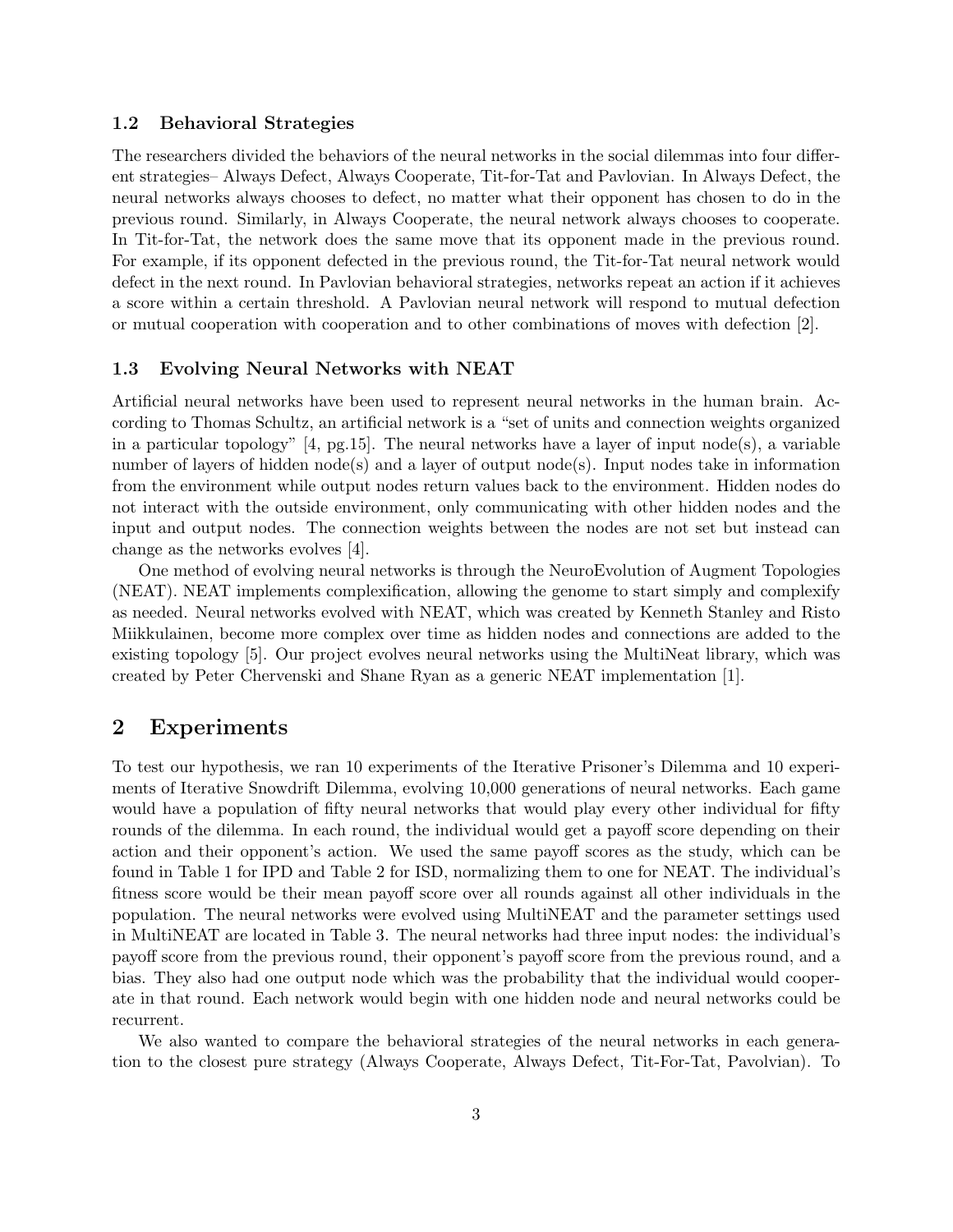accomplish this, we followed the same strategy for classification as the study. We had each pure strategy play against itself and all other pure strategies, coding each move with a 1 for cooperation and a 0 for defection. We also had each network play against all five strategies, coding the moves in the similar manner. We than compared that sequence of moves to the sequences of moves between each pure strategies with itself and the other pure strategies. The network would then be assigned to the behavioral strategy that minimized the sum of squares between the sequences.

| <b>Moves</b>                         | Payoff |
|--------------------------------------|--------|
| Mutual Cooperation                   |        |
| Mutual Defection                     |        |
| Player Cooperates & Opponent Defects |        |
| Player Defects & Opponent Cooperates |        |

Table 1: Payoff Scores for IPD

| <b>Moves</b>                         | Payoff |
|--------------------------------------|--------|
| Mutual Cooperation                   |        |
| Mutual Defection                     |        |
| Player Cooperates & Opponent Defects |        |
| Player Defects & Opponent Cooperates |        |

| Table 2: Payoff Scores for ISD |  |  |  |  |
|--------------------------------|--|--|--|--|
|--------------------------------|--|--|--|--|

| Parameter                | Setting |
|--------------------------|---------|
| Generations              | 10,000  |
| Rounds                   | 50      |
| Population size          | 50      |
| Input nodes              | 3       |
| Output nodes             |         |
| Prob. for recurrent link | 0.3     |
| Prob. to remove link     | 0.3     |
| Prob. to add link        | 0.1     |
| Prob. to add node        | 0.05    |
| Elitism                  |         |

Table 3: MultiNEAT parameter settings used in the experiments.

## 3 Results

Tables 4 and 5 show the average frequency of cooperation across all 10,000 generations for 10 runs of IPD and ISD. The average frequency of cooperation over the ten runs was 2.58% in IPD while the average frequency of cooperation over the ten runs of ISD was 23.89%, as highlighted by the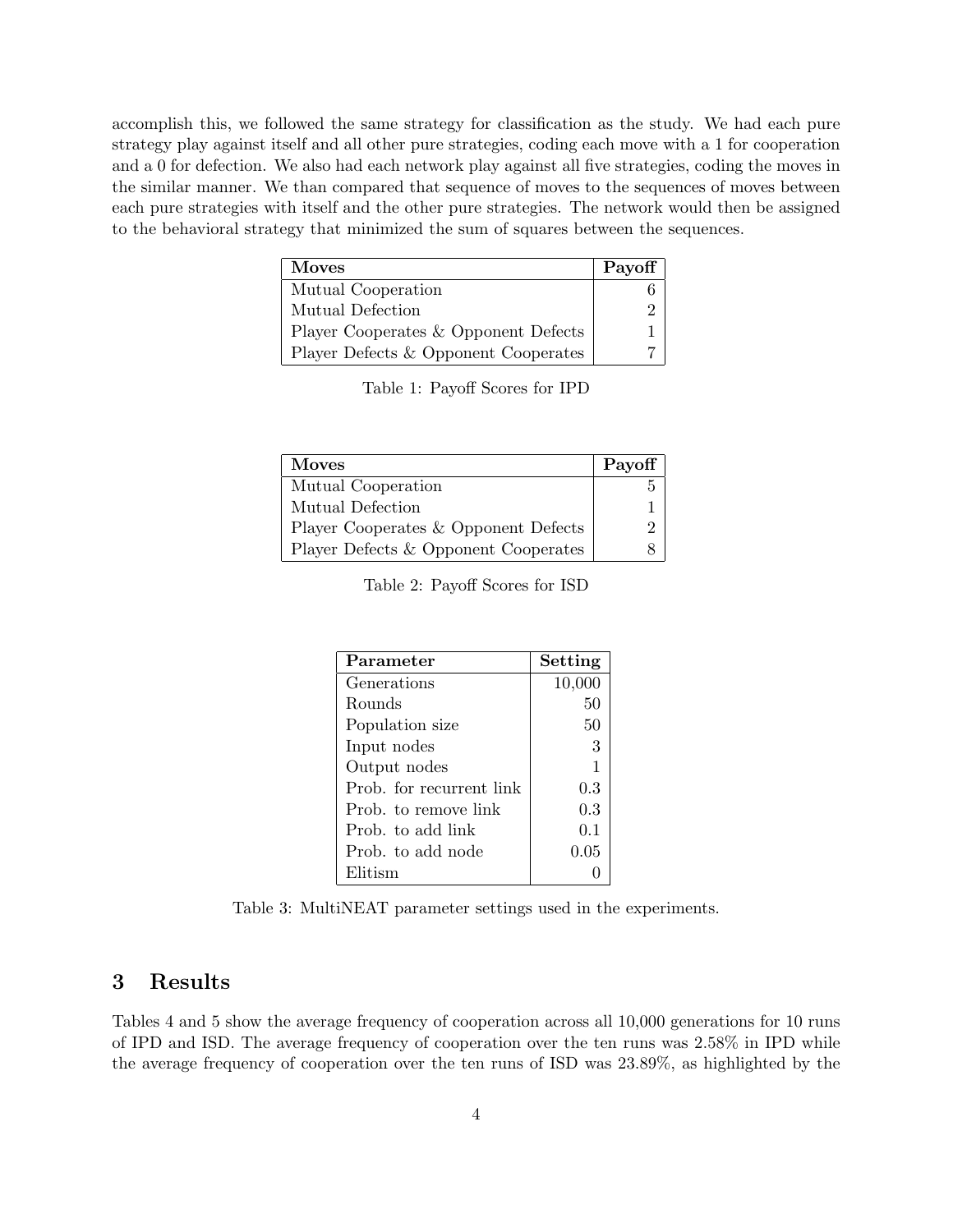tables. Figure 3 shows graphs of the frequency of cooperation over the 10,000 generations for a run of IPD and a run of ISD. As shown by the tables and graphs, the frequency of cooperation among the neural networks was much higher in ISD than in IPD. The graph in Figure 3 also shows that cooperation levels remain constant in ISD, as they did in the original study. The average frequencies of each behavioral strategy over the generations for the ten runs of IPD is shown in Table 6 while Table 7 shows the the average behavioral frequencies for 10 runs of ISD. IPD had a higher average frequency of Always Defect (98.45%) while ISD had a higher average frequency of Always Cooperate (6.91%), Tit-For-Tat (2.04%) and Pavlovian (1.62%). Figure 4 shows the frequencies of the behavioral strategies over the generations of a run of IPD and the frequencies of the behavioral strategies in a run of ISD. These tables and figures highlight how neural networks in ISD displayed a greater diversity of behavioral strategies than neural networks in IPD.

| Run            | Average Freq. of Cooperation |
|----------------|------------------------------|
| 1              | $2.06\%$                     |
| $\overline{2}$ | 2.23%                        |
| 3              | 2.36\%                       |
| 4              | 2.31\%                       |
| 5              | 3.26%                        |
| 6              | 3.21%                        |
| 7              | 3.60%                        |
| 8              | 1.80%                        |
| 9              | 2.36%                        |
| 10             | 2.58%                        |
| Average        | 2.58%                        |

Table 4: Average Frequencies of Cooperation in Runs of IPD

| Run            | Average Freq. of Cooperation |
|----------------|------------------------------|
| 1              | 23.67%                       |
| $\overline{2}$ | 23.64%                       |
| 3              | 24.76%                       |
| 4              | 23.83%                       |
| 5              | 24.46%                       |
| 6              | 23.45%                       |
| 7              | 23.89%                       |
| 8              | 22.99%                       |
| 9              | 24.83%                       |
| 10             | 23.41\%                      |
| Average        | 23.89%                       |

Table 5: Average Frequencies of Cooperation in Runs of ISD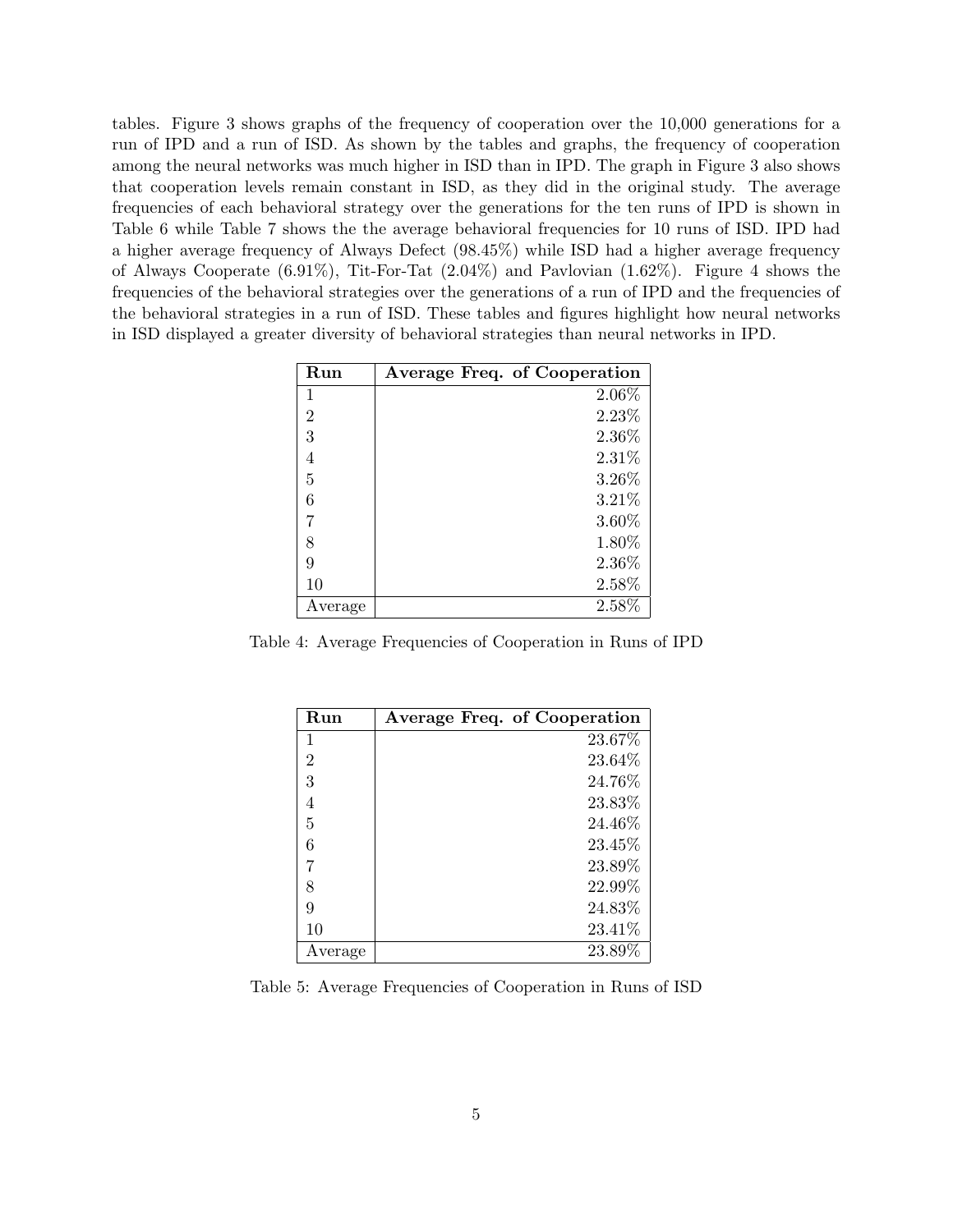| Run            | <b>Always Cooperate</b> | <b>Always Defect</b> | Tit for Tat | Pavlovian |
|----------------|-------------------------|----------------------|-------------|-----------|
| 1              | $0.69\%$                | 98.99%               | 0.17%       | $0.14\%$  |
| $\overline{2}$ | $0.91\%$                | 98.68%               | $0.23\%$    | 0.17%     |
| 3              | $0.86\%$                | 98.68%               | $0.31\%$    | 0.14%     |
| 4              | $0.84\%$                | 98.75%               | $0.23\%$    | 0.18%     |
| 5              | 1.64%                   | 97.91%               | $0.24\%$    | 0.21%     |
| 6              | 1.62%                   | 97.92%               | $0.24\%$    | $0.22\%$  |
| 7              | 2.10%                   | 97.40%               | 0.27%       | 0.25%     |
| 8              | $0.54\%$                | 99.21%               | 0.14%       | 0.11%     |
| 9              | 1.03%                   | 98.56%               | $0.22\%$    | $0.19\%$  |
| 10             | $1.06\%$                | 98.41%               | $0.28\%$    | $0.26\%$  |
| Average        | $1.13\%$                | 98.45%               | 0.23%       | $0.19\%$  |

Table 6: Average Frequencies of Each Behavioral Strategy in Runs of IPD

| Run            | <b>Always Cooperate</b> | Always Defect | Tit for Tat | Pavlovian |
|----------------|-------------------------|---------------|-------------|-----------|
| 1              | 7.01%                   | 89.04%        | 2.21\%      | 1.75%     |
| $\overline{2}$ | 8.19%                   | 87.68%        | 2.25%       | 1.86%     |
| 3              | $6.13\%$                | 90.22\%       | 2.07%       | 1.57%     |
| $\overline{4}$ | $6.97\%$                | 89.64%        | 1.93%       | 1.56%     |
| 5              | $6.19\%$                | 89.83%        | 2.26%       | 1.71%     |
| 6              | 7.01%                   | 89.31%        | 2.03%       | 1.58%     |
| 7              | $6.84\%$                | 90.27\%       | 1.58%       | 1.31%     |
| 8              | $6.78\%$                | 89.78%        | 1.94%       | 1.52%     |
| 9              | $6.49\%$                | 89.73%        | 2.09%       | 1.68%     |
| 10             | 7.44\%                  | 88.74%        | 2.08%       | 1.69%     |
| Average        | 6.91%                   | 89.42%        | 2.04%       | 1.62%     |

Table 7: Average Frequencies of Each Behavioral Strategy in Runs of ISD

We also wanted to see how the topologies of the neural networks and their number of neurons, which under the original study's definition represent intelligence, would change as the networks evolved in IPD compared to ISD. The topology of the network evolved under ISD is much more complex, with many more hidden nodes and recurrent links, than the topology of the networked evolved under IPD. Figure 5 shows the average number of neurons in a network over the generations for IPD (on the left) and ISD (on the right). The average number of neurons in the graph for IPD remains fairly constant with networks ending with more hidden nodes than the initial ones that they began with. On the other hand, the average number of neurons increases in the graph of the 10,000 generations of ISD, ending at almost 450 neurons. We ran three different runs of ISD and IPD each, graphing the average number of neurons per network throughout the generations and the graphs all looked similar to the ones displayed in Figure 6.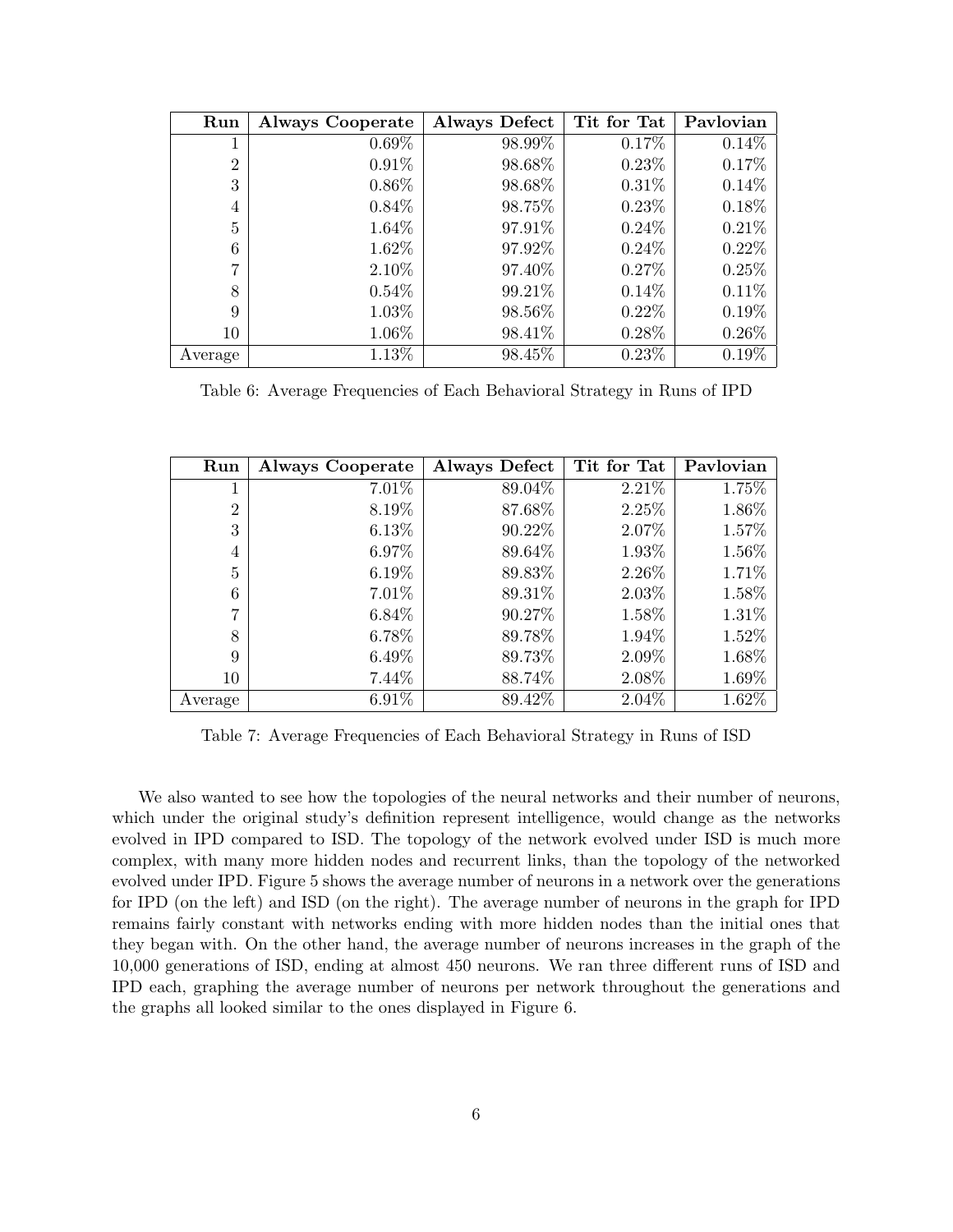

Figure 3: Frequency of Cooperation (Run 10) across 10,000 Generations of IPD (a) and Frequency of Cooperation (Run 2) across 10,000 Generations of ISD (b)



Figure 4: Frequency of Behavioral Strategies (Run 10) across 10,000 Generations of IPD (a) and Frequency of Behavioral Strategies (Run 2) across 10,000 Generations of ISD (b)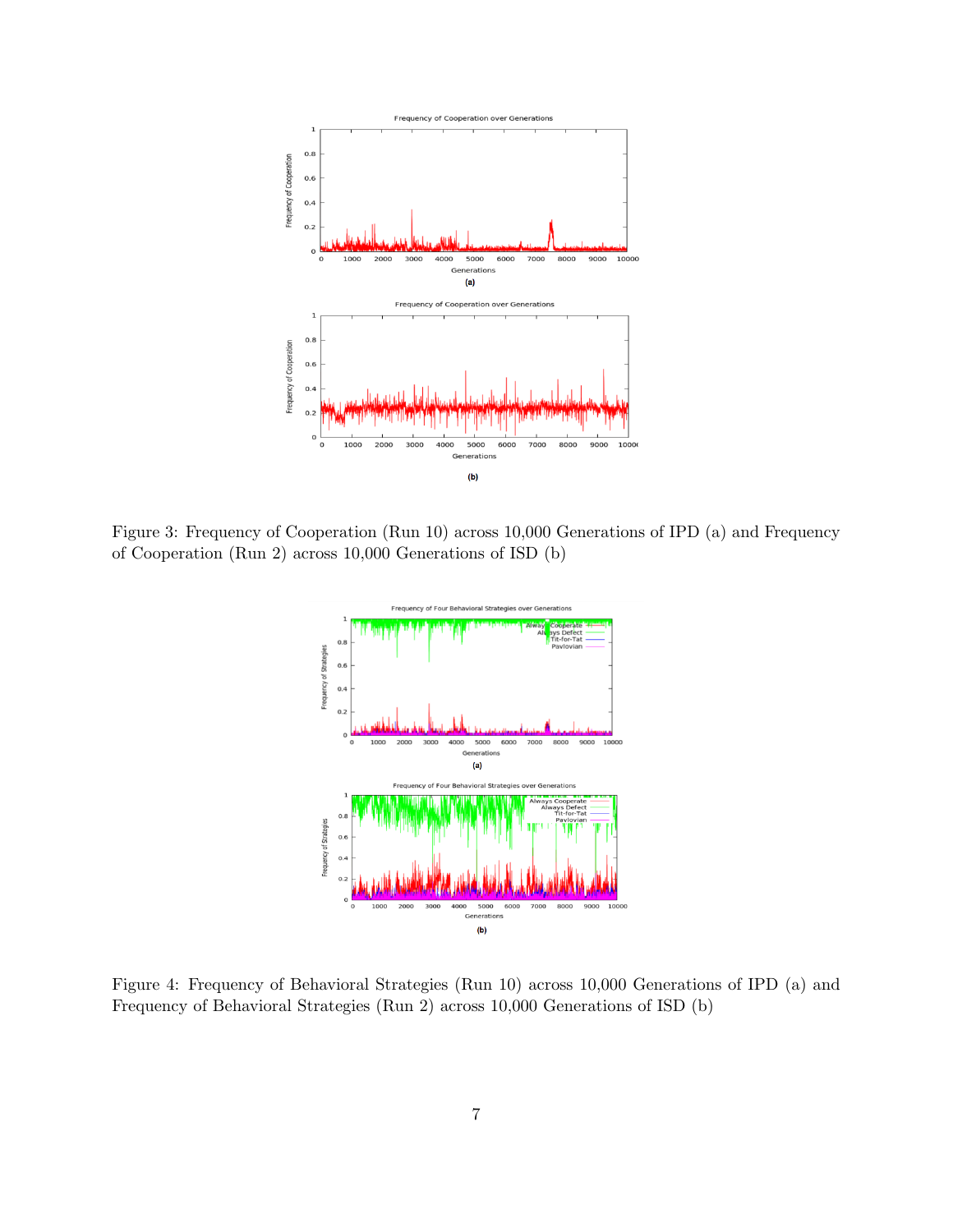

Figure 5: Average Number of Neurons in a Network over 10,000 generations of IPD (a) and ISD (b)

## 4 Discussion

Our results supported our hypothesis– that neural networks evolved under ISD would cooperate more than neural networks evolved under IPD as the structure of ISD encourages cooperation more than IPD. Also, networks evolved under ISD displayed a greater variety of behavioral strategies as compared to networks evolved under IPD. This work provides insights into what factors are effective at encouraging neural networks to cooperate. Also noteworthy was that fact that networks developed under ISD evolved to have topolgoies with many more hidden nodes than networks evolved with IPD. This could suggest that ISD is a more deceptive task than IPD, since in some situations defecting is the best option and in others it is the worst option, and therefore, requires more intelligence or hidden nodes.

There are several opportunities for future work with this research. The neural networks could be evolved playing against the four "pure" behavioral strategies instead of playing against each other. Also, the study could be redone using different types of behavioral strategies in addition to the four behavioral strategies in this study to see if the neural networks display strategies more similar to other behavioral strategies. Finally, it would be good to further investigate why the networks evolved in ISD evolve so many more neurons that those evolved in IPD. Also, many neural networks evolved to only have connections to one input– they would remove any existing links to the other input. It would be interesting to study if both inputs were really needed and if there were other inputs that would be helpful to the networks.

# References

- [1] Chervenski, P. 2012. MultiNEAT: Evolving Neural Networks. http://multineat.com/index.html.
- [2] McNally, L., Brown, S. P. & Jackson, A.L. 2012 Cooperation and the Evolution of Intelligence. Proc. R. Soc. 279, 3027-3034. (doi:10.1098/rspb.2012.0260)